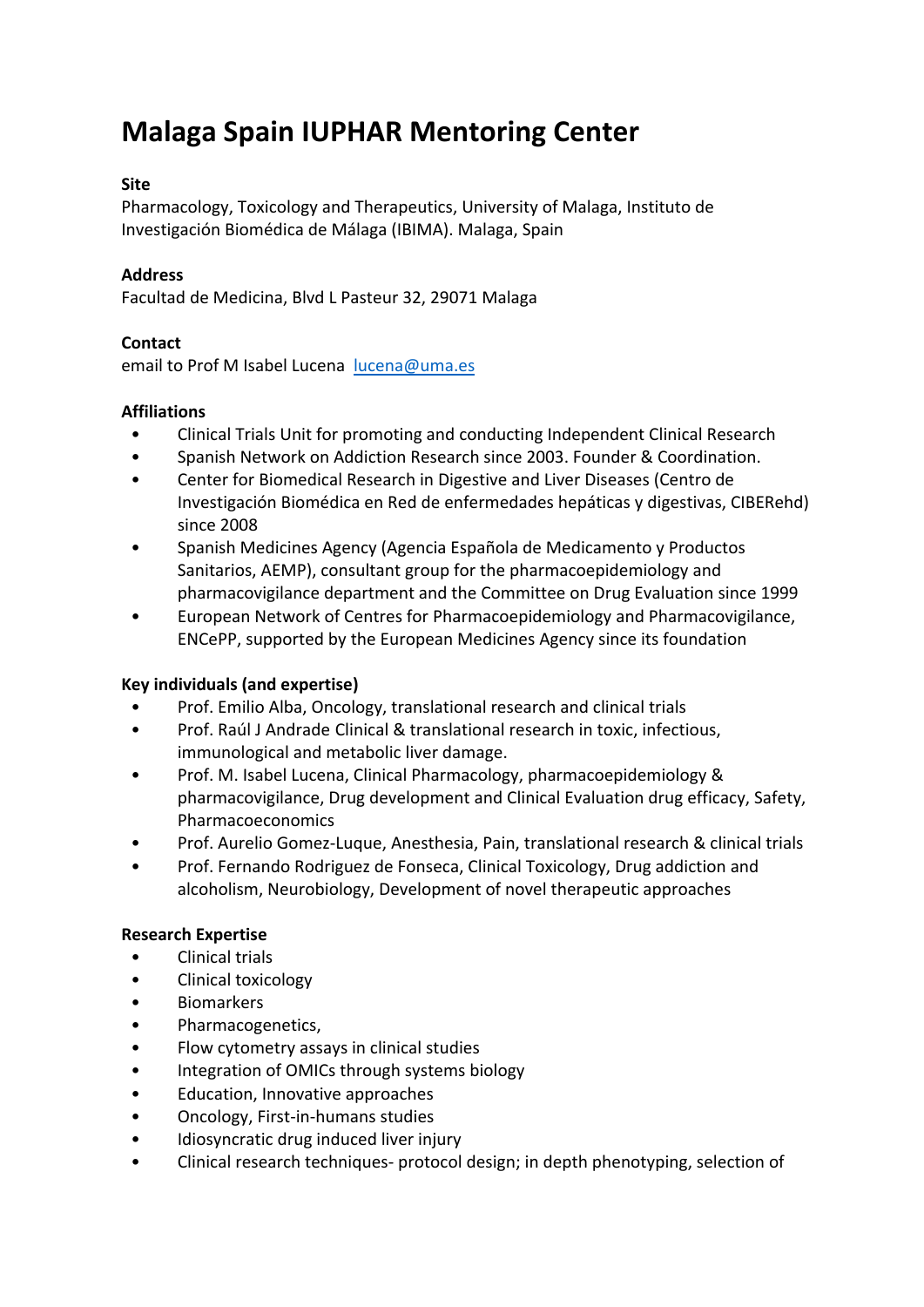outcome measures, liver function

• Validation of new drug targets in preclinical models

## **Opportunities on offer**

- Email/skype advice on clinical research study design and monitoring
- Email/skype advice on research in our areas of expertise
- Email/skype advice on educational/curricular plans and doctorate courses
- Email/Skype on drug development
- Email/skype on setting up a registry
- Potential relevant collaborations in areas of mutual interest
- Willingness to host self-funded visitors/fellowships in areas of mutual interest

## **Selected Publications**

- 1. Alba E, Lluch A, Ribelles N, Anton‐Torres A, Sanchez‐Rovira P, Albanell J, Calvo L, García‐Asenjo JA, Palacios J, Chacon JI, Ruiz A, De la Haba‐Rodriguez J, Segui‐Palmer MA, Cirauqui B, Margeli M, Plazaola A, Barnadas A, Casas M, Caballero R, Carrasco E, Rojo F.High Proliferation Predicts Pathological Complete Response to Neoadjuvant Chemotherapy in Early Breast Cancer. Oncologist. 2016 Feb;21(2):150‐5. PMID: 26786263
- 2. Pajares B, Trigo JM, Toledo MD, Álvarez M, González‐Hermoso C, Rueda A, Medina JA, de Luque V, Jerez JM, Alba E. Differential outcome of concurrent radiotherapy plus epidermal growth factor receptor inhibitors versus radiotherapy plus cisplatin in patients with human papillomavirus-related head and neck cancer. BMC Cancer. 2013 Jan 18;13:26. PMID: 23331666.
- 3. Alba E, Chacon JI, Lluch A, Anton A, Estevez L, Cirauqui B, Carrasco E, Calvo L, Segui MA, Ribelles N, Alvarez R, Sanchez‐Muñoz A, Sanchez R, Garcia‐Asenjo JA, Rodriguez‐ Martin C, Escudero MJ, Albanell J. A randomized phase II trial of platinum salts in basal‐like breast cancer patients in the neoadjuvant setting. Results from the GEICAM/2006‐03, multicenter study. Breast Cancer Res Treat. 2012 Nov;136(2):487‐ 93. PMID: 23053638.
- 4. Romero‐Gómez M, Del Mar Viloria M, Andrade RJ, Salmerón J, Diago M, Fernández‐ Rodríguez CM, Corpas R, Cruz M, Grande L, Vázquez L, Muñoz‐De‐Rueda P, López‐ Serrano P, Gila A, Gutiérrez ML, Pérez C, Ruiz‐Extremera A, Suárez E, Castillo J. Insulin resistance impairs sustained response rate to peginterferon plus ribavirin in chronic hepatitis C patients. Gastroenterology. 2014 Jul;147(1):109‐118. PMID: 24704526.
- 5. Lucena MI, Molokhia M, Shen Y, Urban TJ, Aithal GP, Andrade RJ, Day CP, Ruiz‐ Cabello F, Donaldson PT, Stephens C, Pirmohamed M, Romero‐Gomez M, Navarro JM, Fontana RJ, Miller M, Groome M, Bondon‐Guitton E, Conforti A, Stricker BH, Carvajal A, Ibanez L, Yue QY, Eichelbaum M, Floratos A, Pe'er I, Daly MJ, Goldstein DB, Dillon JF, Nelson MR, Watkins PB, Daly AK; Spanish DILI Registry; EUDRAGENE; DILIN; DILIGEN; International SAEC. Susceptibility to amoxicillin‐clavulanate‐induced liver injury is influenced by multiple HLA class I and II alleles. Gastroenterology. 2011 Jul;141(1):338‐47. PMID: 21570397.
- 6. Sánchez‐Tapias JM, Diago M, Escartín P, Enríquez J, Romero‐Gómez M, Bárcena R, Crespo J, Andrade R, Martínez‐Bauer E, Pérez R, Testillano M, Planas R, Solá R, García‐Bengoechea M, Garcia‐Samaniego J, Muñoz‐Sánchez M, Moreno‐Otero R;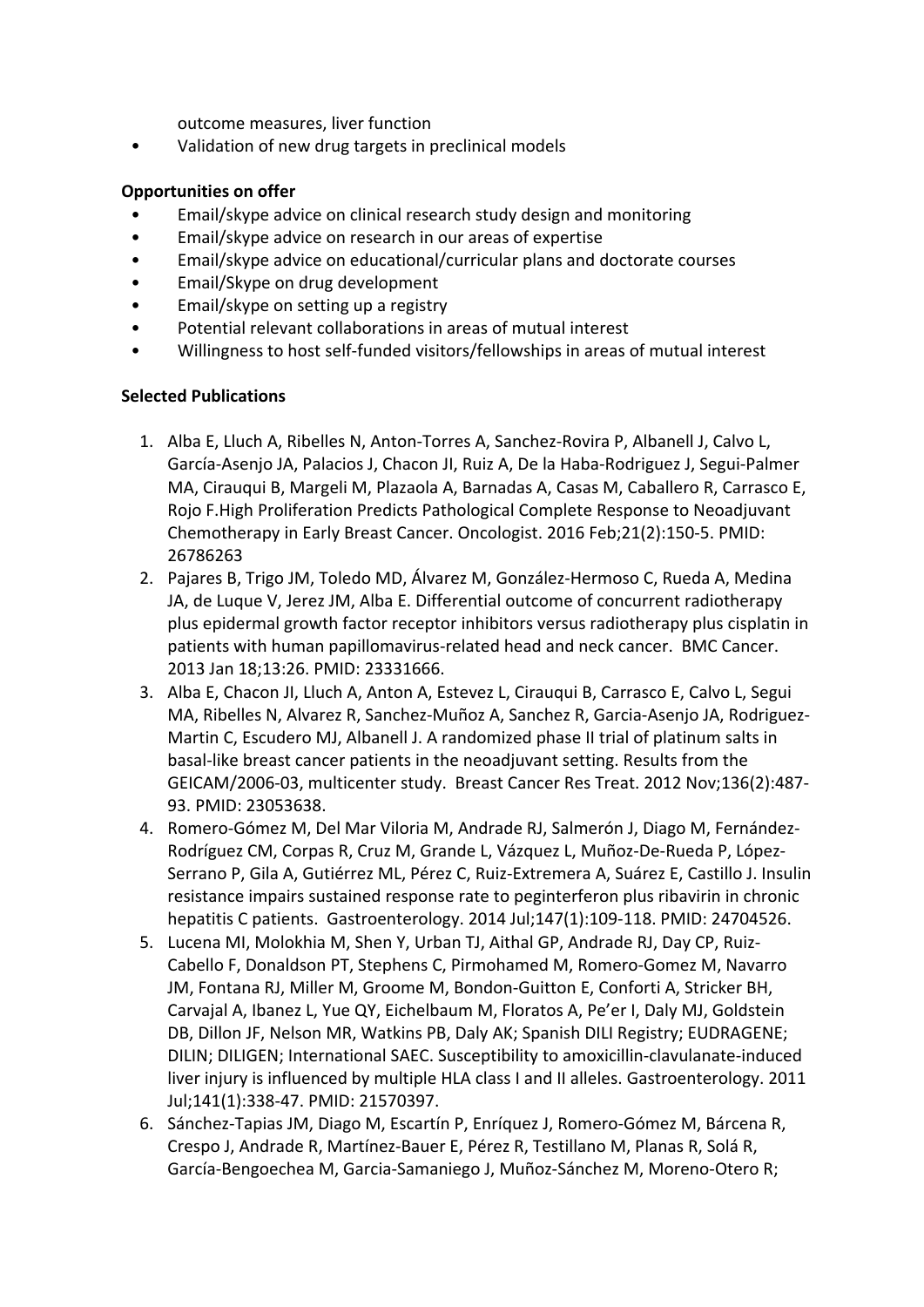TeraViC‐4 Study Group. Peginterferon‐alfa2a plus ribavirin for 48 versus 72 weeks in patients with detectable hepatitis C virus RNA at week 4 of treatment. Gastroenterology. 2006 Aug;131(2):451‐60. PMID: 16890599.

- 7. Romero‐Gómez M, Del Mar Viloria M, Andrade RJ, Salmerón J, Diago M, Fernández‐ Rodríguez CM, Corpas R, Cruz M, Grande L, Vázquez L, Muñoz‐De‐Rueda P, López‐ Serrano P, Gila A, Gutiérrez ML, Pérez C, Ruiz‐Extremera A, Suárez E, Castillo J. Insulin resistance impairs sustained response rate to peginterferon plus ribavirin in chronic hepatitis C patients Gastroenterology. 2005 Mar;128(3):636‐41. PMID: 15765399.
- 8. Robles-Diaz M, Lucena MI, Kaplowitz N, Stephens C, Medina-Cáliz I, González-Jimenez A, Ulzurrun E, Gonzalez AF, Fernandez MC, Romero‐Gómez M, Jimenez‐ Perez M, Bruguera M, Prieto M, Bessone F, Hernandez N, Arrese M1, Andrade RJ; Spanish DILI Registry; SLatinDILI Network; Safer and Faster Evidence‐based Translation Consortium. Use of Hy's law and a new composite algorithm to predict acute liver failure in patients with drug-induced liver injury. Gastroenterology. 2005 Aug;129(2):512‐21. PMID: 16083708.
- 9. Andrade RJ, Lucena MI, Fernández MC, Pelaez G, Pachkoria K, García‐Ruiz E, García‐ Muñoz B, González‐Grande R, Pizarro A, Durán JA, Jiménez M, Rodrigo L, Romero‐ Gomez M, Navarro JM, Planas R, Costa J, Borras A, Soler A, Salmerón J, Martin‐ Vivaldi R; Spanish Group for the Study of Drug‐Induced Liver Disease. Drug‐induced liver injury: an analysis of 461 incidences submitted to the Spanish registry over a 10‐ year period Gastroenterology. 2005 Aug;129(2):512‐21. PMID: 16083708.
- 10. Rodríguez de Fonseca F, Navarro M, Gómez R, Escuredo L, Nava F, Fu J, Murillo‐ Rodríguez E, Giuffrida A, LoVerme J, Gaetani S, Kathuria S, Gall C, Piomelli D. An anorexic lipid mediator regulated by feeding. Nature. 2001 Nov 8;414(6860):209‐12. PMID: 11700558.
- 11. Muñoz M, Gómez‐Luque A, Naveira‐Abeigón E, Ramírez G. Erythrocyte transfusion and postsurgical morbidity in cardiac surgery patients: is it the storage time or the number of transfused concentrates that really matters? Anesthesiology. 2004 Jan;100(1):193‐4; PMID: 14695747
- 12. Gómez R, Navarro M, Ferrer B, Trigo JM, Bilbao A, Del Arco I, Cippitelli A, Nava F, Piomelli D, Rodríguez de Fonseca F. A peripheral mechanism for CB1 cannabinoid receptor‐dependent modulation of feeding. J Neurosci. 2002 Nov 1;22(21):9612‐7. PMID: 12417686.
- 13. Bellido I, Gomez-Luque A, Garcia-Carrera P, Rius F, de la Cuesta FS. Female rats show an increased sensibility to the forced swim test depressive‐like stimulus in the hippocampus and frontal cortex 5-HT1A receptors. Neurosci Lett. 2003 Oct 30;350(3):145‐8. PMID: 14550915
- 14. Fu J, Gaetani S, Oveisi F, Lo Verme J, Serrano A, Rodríguez De Fonseca F, Rosengarth A, Luecke H, Di Giacomo B, Tarzia G, Piomelli D. Oleylethanolamide regulates feeding and body weight through activation of the nuclear receptor PPAR‐alpha. Nature. 2003 Sep 4;425(6953):90‐3. PMID: 12955147.
- 15. Bermúdez‐Silva FJ, Suárez J, Baixeras E, Cobo N, Bautista D, Cuesta‐Muñoz AL, Fuentes E, Juan‐Pico P, Castro MJ, Milman G, Mechoulam R, Nadal A, Rodríguez de Fonseca F. Presence of functional cannabinoid receptors in human endocrine pancreas. Diabetologia. 2008 Mar;51(3):476‐87. PMID: 18092149.
- 16. Serrano A, Pavón FJ, Suarez J, Rivera P, Vida M, Bermúdez‐Silva FJ, Alonso M, Martínez A, López‐Ogalla J, Alonso‐Gascón M, Santamaría G, Romero‐Cuevas M,